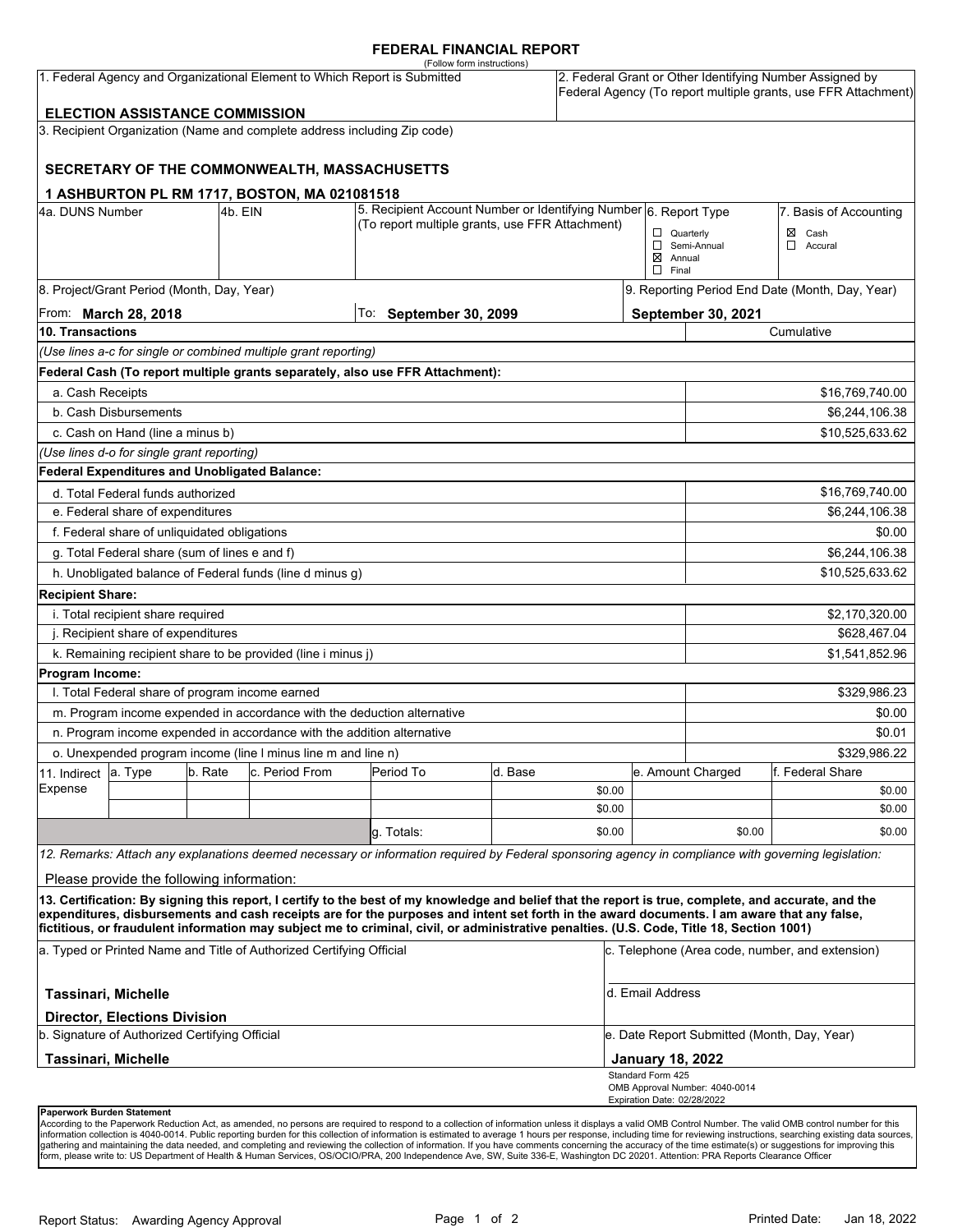Federal Agency & Organization

Federal Grant ID Recipient Organization

| <b>DUNS Number</b>                |                                                                                                                                                                                                                                                                                               |
|-----------------------------------|-----------------------------------------------------------------------------------------------------------------------------------------------------------------------------------------------------------------------------------------------------------------------------------------------|
| <b>DUNS Status when Certified</b> |                                                                                                                                                                                                                                                                                               |
| EIN                               |                                                                                                                                                                                                                                                                                               |
| <b>Reporting Period End Date</b>  | : September 30, 2021                                                                                                                                                                                                                                                                          |
| <b>Status</b>                     | : Awarding Agency Approval                                                                                                                                                                                                                                                                    |
| Remarks                           | $\therefore$ Please provide the following information:                                                                                                                                                                                                                                        |
|                                   | State interest earned (current fiscal year): \$0.00<br>State interest expended (current fiscal year): \$0.00<br>Program income earned (current fiscal year): \$0.00<br>Program income earned breakdown (current fiscal year): \$0.00<br>Program income expended (current fiscal year): \$0.00 |

**Federal Agency Review** 

Reviewer Name Phone # Email Review Date Review Comments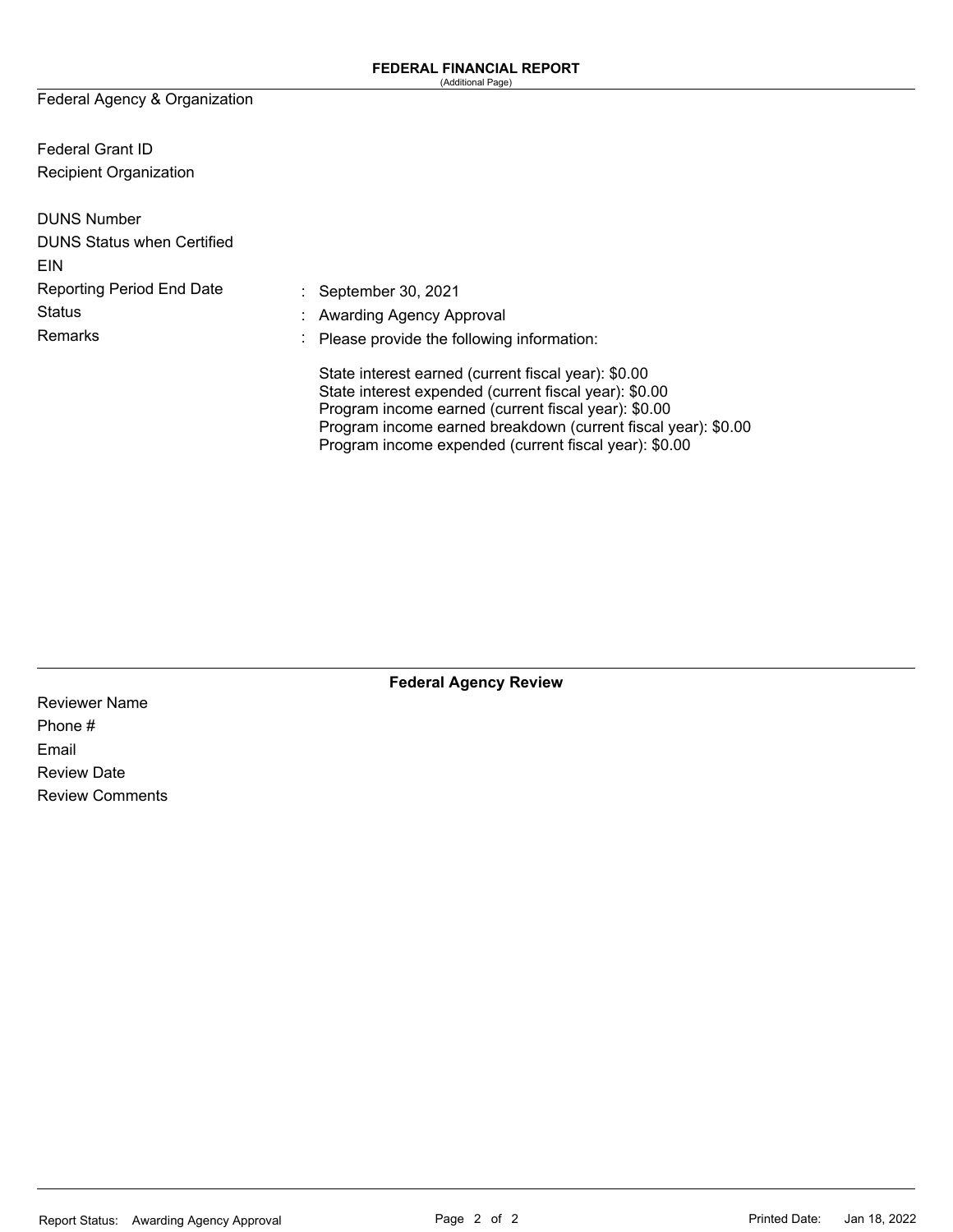# 2021-2022 EAC Progress Report

## 3. EAC Progress Report

#### **1. State or Territory:**

**Massachusetts** 

## **2. Grant Number:**

## **3. Report:**

Annual (Oct 1 - Sept 30)

## **4. Grant:**

Election Security

#### **5. Reporting Period Start Date**

10/01/2020

## **6. Reporting Period End Date**

09/30/2021

# 4. Progress and Narrative

7. Describe in detail what happened during this reporting period and explain how you implemented the approved grant activities in accordance with your State Plan/Program Narrative. (*Note: Your activities should align with your Grant Cost Categories Table.)*

 HAVA Security Funds were used to fund our cyber security team, including regional cyber security advisors whos meet weekly with local election officials and local IT staff, to fund tools (both hardware and software) and to provide additional security for intrusion detection and implementation of best practices related to cyber security.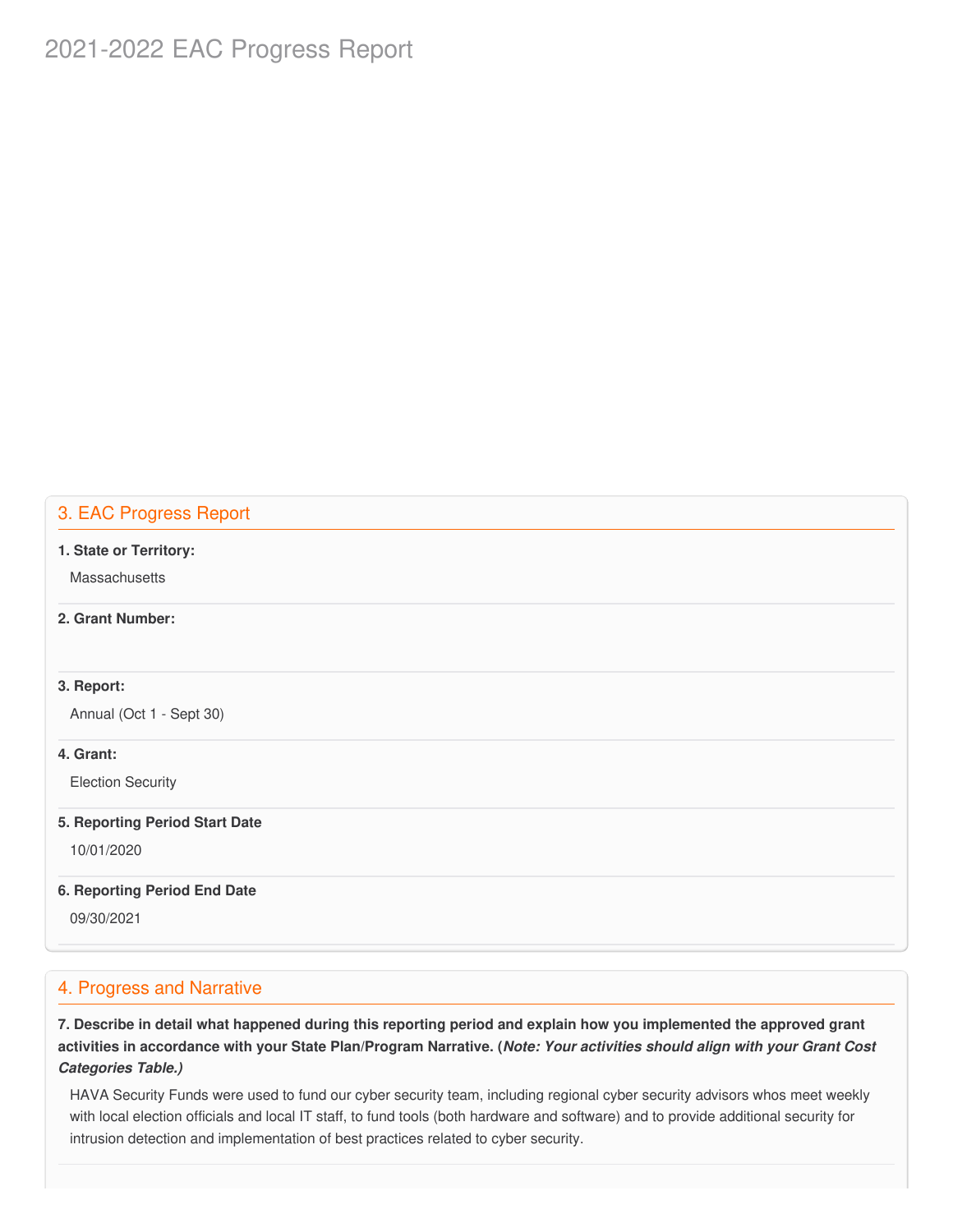8. Describe any significant changes to your program during the project, including changes to your original State  **Plan/Program Narrative or favorable developments that improved program efficiency and/or service delivery.**

N/A

### **9. Issues Encountered:**

Describe all major issues that arose during the implementation of the project and the reasons why established goals were not met, if applicable. Address each issue separately and describe whether and how the issues were resolved. Also,  **briefly discuss the implications of any unresolved issues or concerns.**

N/A

### **10. Provide a description of any training conducted, including security training.**

 Our cyber security team is consistently providing training to our election staff and local election officials. In September 2021, we conducted a table top exercise for our local election officials that covered physical security, cyber security, contingency planning and disaster recovery.

#### **11. Subgrants:**

## **Did your office provide subawards to local jurisdictions during this reporting period?**

No

## **12. Match:**

## **Describe how you are meeting or have met the matching requirement.**

 We are expending state funds on products, both hardware and software, as well as IT services that qualify under HAVA security funding.

13. Report on the number and type of articles of voting equipment obtained with the funds. Include the amount expended  **on the expenditure table.**

N/A

# 5. Expenditures

# **14. Current Period Amount Expended and Unliquidated Obligations**

# **GRANT COST CATEGORIES - FEDERAL**

 Voting Equipment and Processes: : \$0 Post-Election Auditing: : \$0 Voter Registration Systems: : \$0 Cyber Security: : \$2619775 Voter Education/Communications: : \$0 Accessibility: : \$0 Staffing: : \$0 Training: : \$0 Subgrants: : \$0 Indirect Costs (If applicable, FFR Line 11): : \$0 Unliquidated Obligations (If applicable, FFR Line 10f): : \$0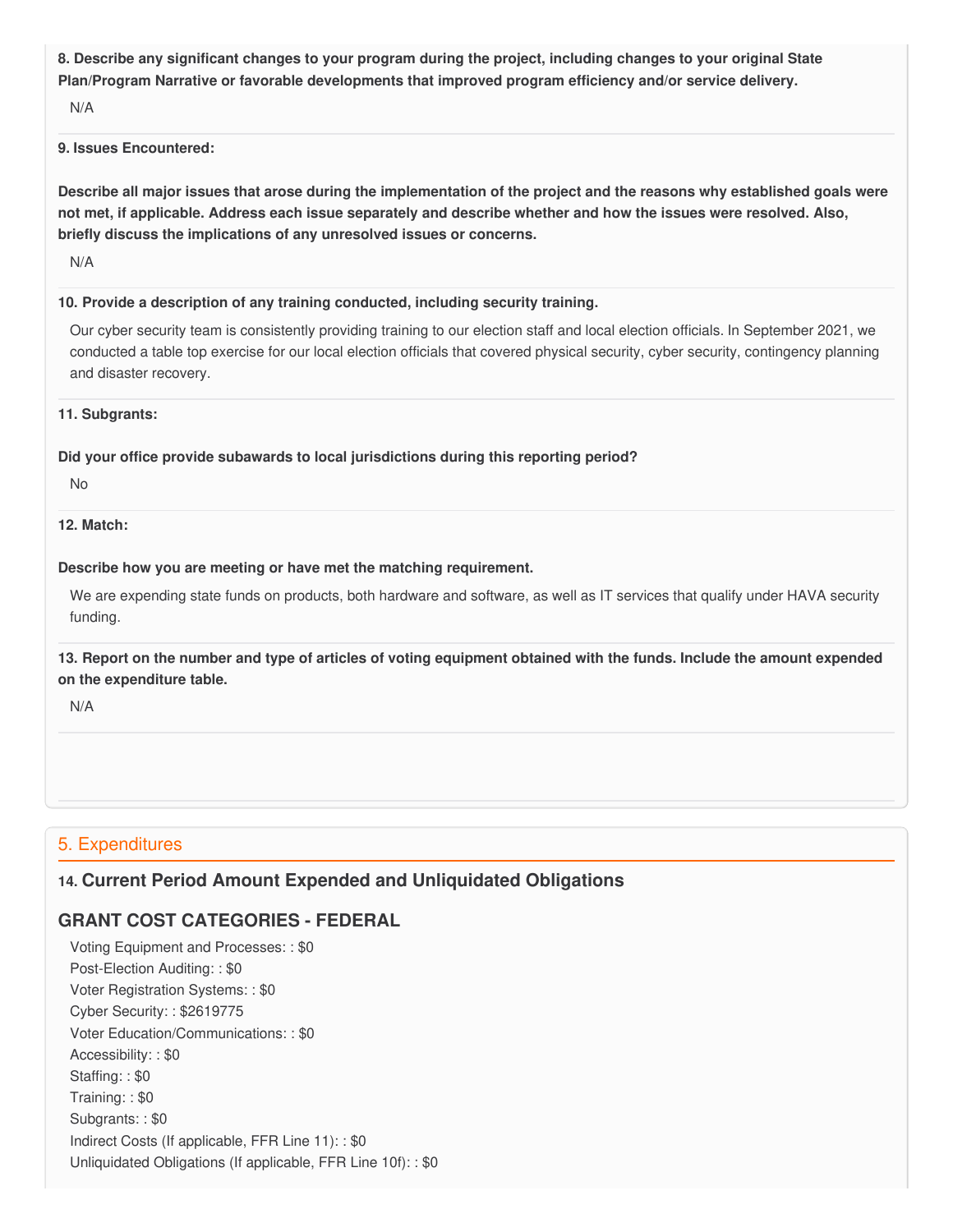**Comments:**

## **15. GRANT COST CATEGORIES - MATCH**

 Voting Equipment and Processes: : \$0 Post-Election Auditing: : \$0 Voter Registration Systems: : \$0 Cyber Security: : \$233924 Voter Education/Communications: : \$0 Accessibility: : \$0 Staffing: : \$0 Training: : \$0 Subgrants: : \$0 Indirect Costs (If applicable, FFR Line 11): : \$0 Unliquidated Obligations (If applicable, FFR Line 10f): : \$0 Other (Specify below) : \$0 Other (Specify below) : \$0 Other (Specify below) : \$0 Total : \$233924 **Comments:**

## 7. Expenditures

#### **16. Confirm Total Grant Expenditure Amounts**

 Federal : \$2619775 Match : \$233924

Total : \$2853699

#### **OMB CONTROL NUMBER: 3265-0020**

# 8. Certification

 **Name and Contact of the authorized certifying official of the recipient.**

#### **First Name**

Michelle

#### **Last Name**

Tassinari

**Title**

Director and Legal Counsel, Elections Division

**Phone Number**